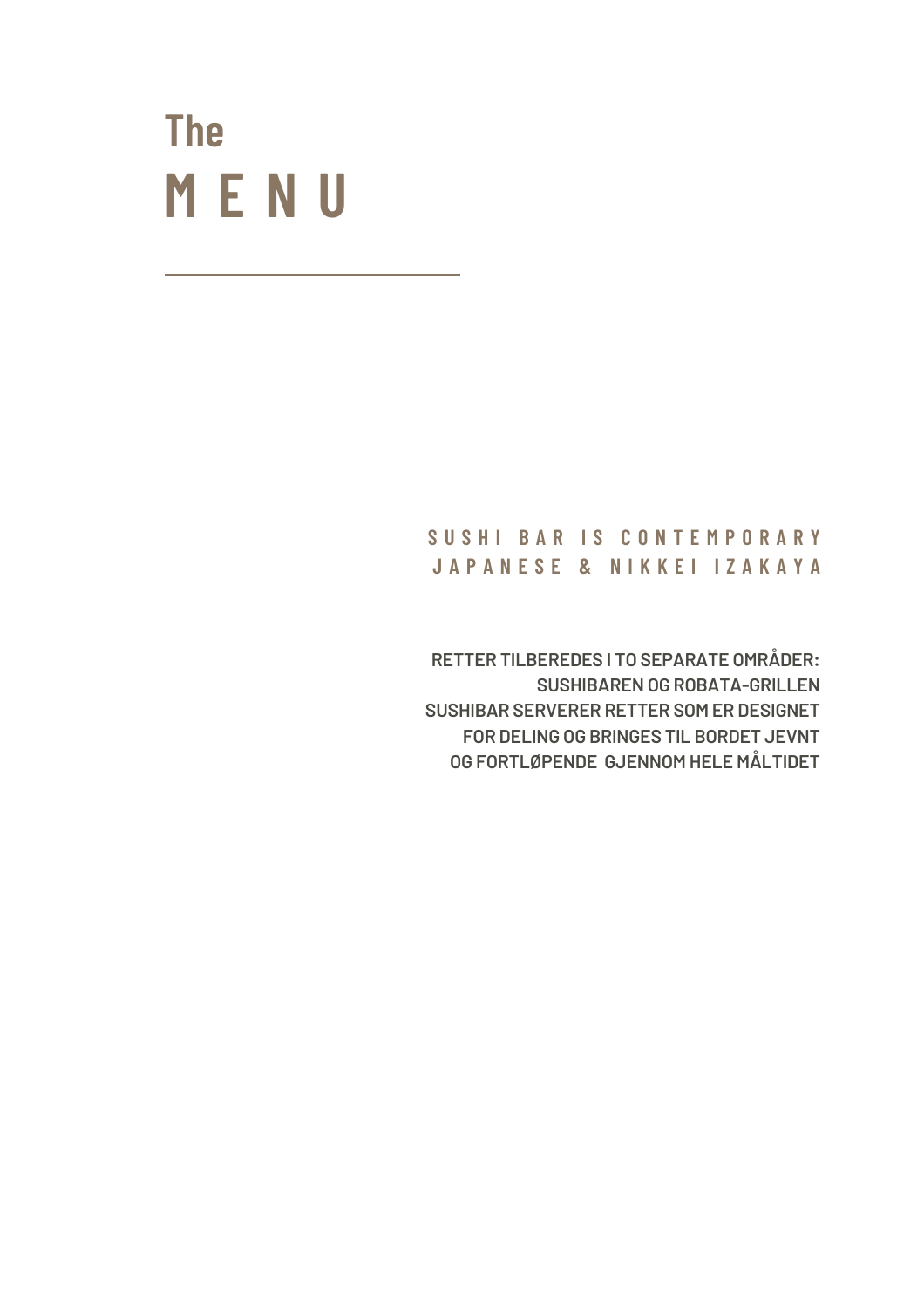#### **S U S H I B A R S H A R I N G M E N U**

ET UTVALG AV VÅRE BESTE RETTER FRA **S U S H I B A R E N O G R O B A T A G R I L L E N**

> **CUCUMBER SALAD SALMON NEW STYLE SASHIMI TRUFFLE TUNA TARTARE MAKI GRILLED COD GRILLED BEEF SPINACH WITH SESAME DRESSING MUSHROOM RICE CHAWANMUSHI WITH STRAWBERRIES (F, N, G, M, E, SO, SE)**

**DENNE MENYEN ER KUN TILGJENGELIG SOM ET VALG FOR HELE BORDET PRIS PER PERSON (MIN 2 PERS): KR 599**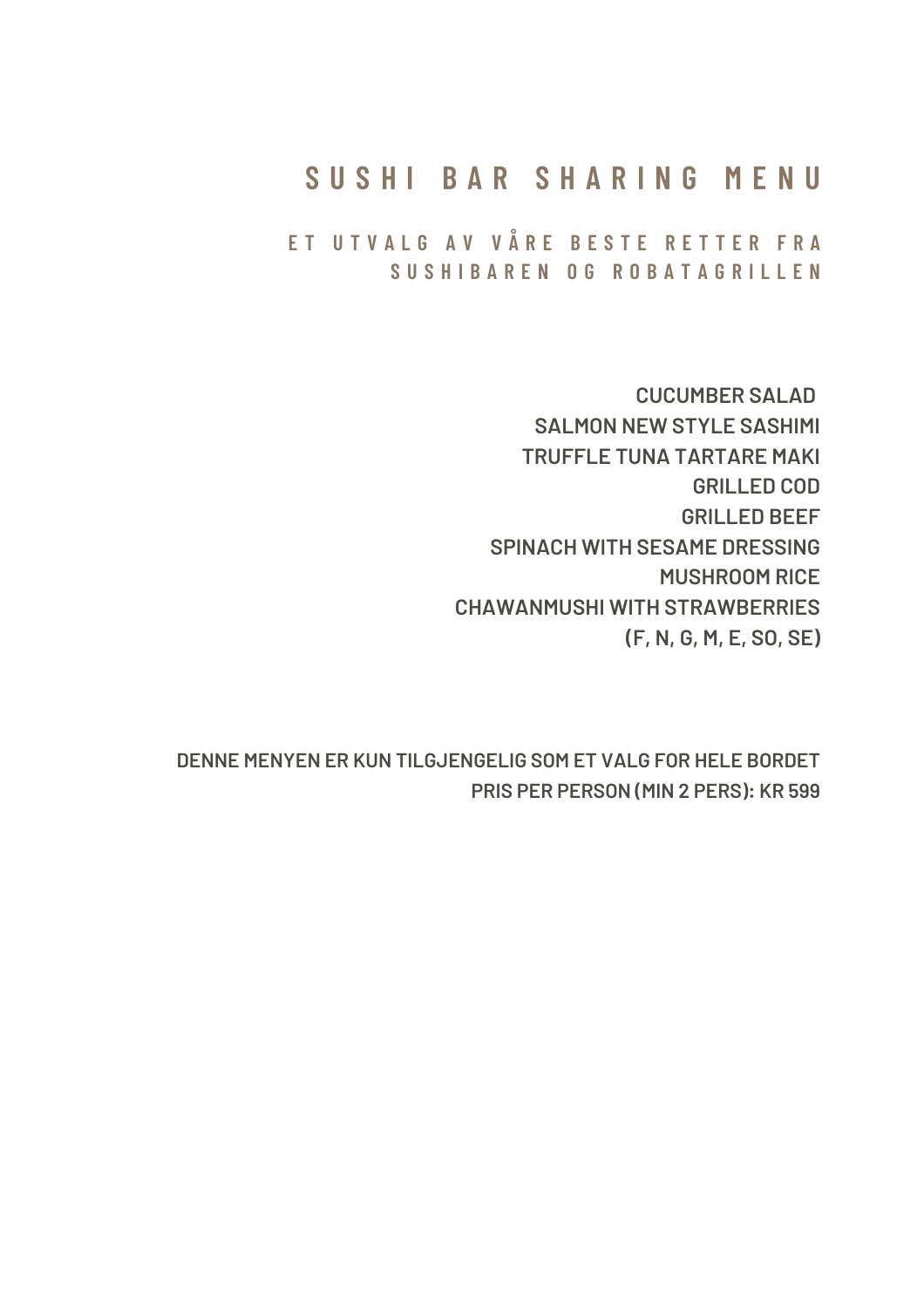## **S U S H I B A R S I G N A T U R E C O C K T A I L S**

| <b>SALTY PASSION FRUIT</b>                                    | 158 |
|---------------------------------------------------------------|-----|
| Captain Morgan Spiced, pasjonsfrukt, sitron, eggehvite        |     |
| <b>PINK GRAPEFRUIT</b>                                        | 158 |
| Tanqueray London Gin, grapefrukt, eggehvite, Rose Limonade    |     |
| YUZU-ZUZU                                                     | 158 |
| Sake, Midori, Smirnoff Red Vodka, lime, eggehvite             |     |
| <b>ASIAN MIX</b>                                              | 158 |
| Don Julio Blanco, druer, peppermint, aloe vera                |     |
| <b>TOM KHA CHI</b>                                            | 158 |
| Cointreau, Captain Morgan White, kokosmelk, thailandske urter |     |
| <b>LYCHEE SPRITZ</b>                                          | 158 |
| Vermouth Bianco, Prosecco, Bitter orange, lycheesirup         |     |
| <b>SMOKY PASSION FRUIT</b>                                    | 158 |
| Jameson, pasjonsfruktjuice, eplejuice, sitronsaft             |     |
| <b>SUNSTROKE</b>                                              | 158 |
| Tanqueray London Gin, Aperol, Vermouth Bianco, Bitter orange  |     |
|                                                               |     |

#### **G I N & T O N I C**

| <b>JINZU GIN</b>                     | 169 |
|--------------------------------------|-----|
| Yuzu Tonic, kaffir                   |     |
| <b>TANQUERAY GIN NO.10</b>           | 169 |
| Agurktonic, agurk                    |     |
| <b>TANQUERAY GIN</b>                 | 150 |
| Indian tonic, sitron                 |     |
| <b>KIMERUD GIN</b>                   | 155 |
| Fever-Tree Mediterranean Tonic, lime |     |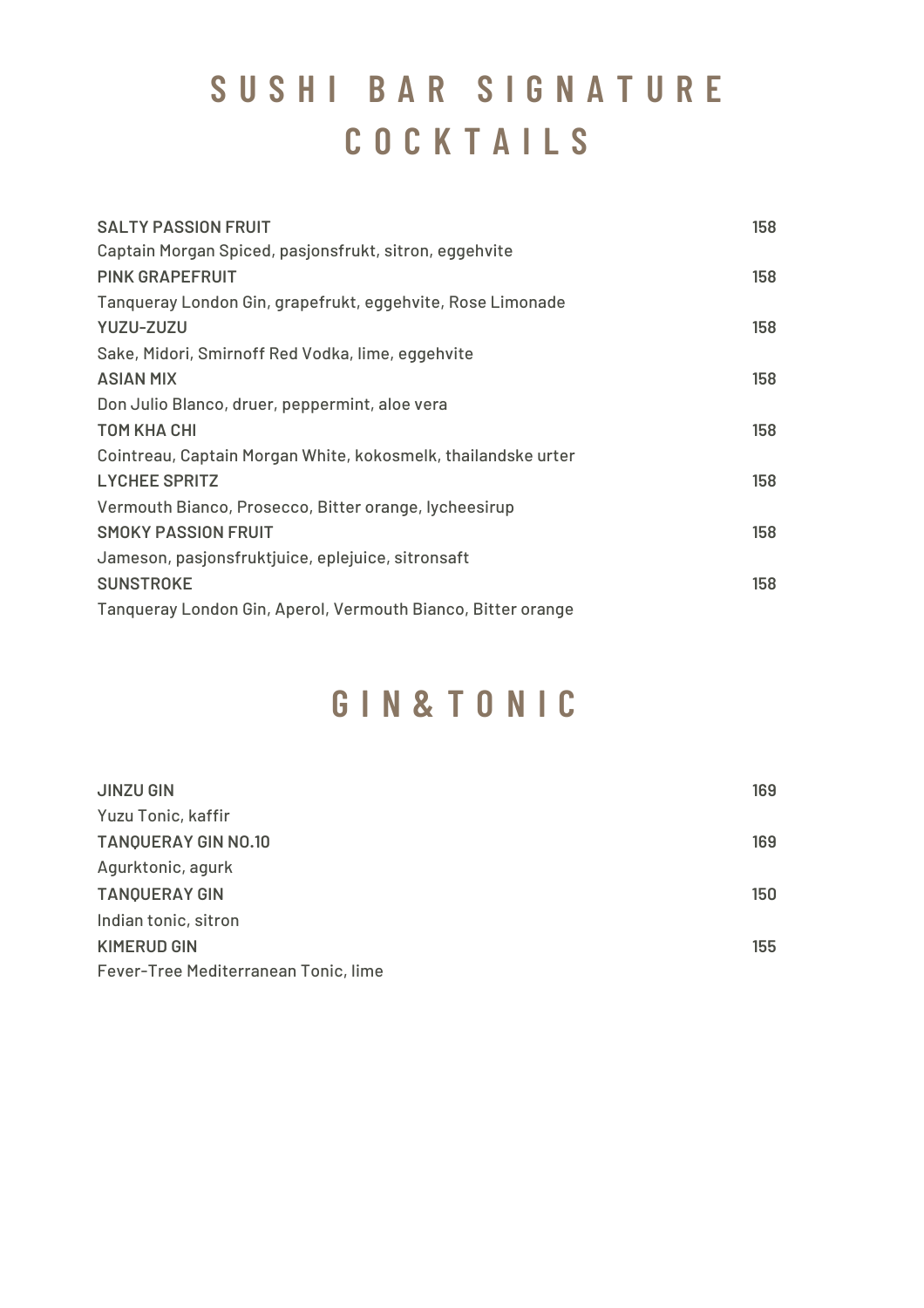## **S N A C K S**

| <b>CUCUMBER SALAD</b><br>Crispy chiliolje (se,so)   | 79 | <b>EDAMAME</b><br>Havsalt eller chilisaus (so, se, q) | 85 |
|-----------------------------------------------------|----|-------------------------------------------------------|----|
| <b>BROCCOLI</b><br>Jalapeño og crispy rice (e,so,g) | 79 | <b>TEMPURA MUSHROOMS</b><br>Trøffelmajones $(q,e)$    | 90 |

# **S M Å R E T T E R**

| <b>MUSSELS &amp; RED CURRY</b><br>Thai-basilikum og lime (sk,b,f) | 160  | <b>SPINACH WITH SESAMEDRESSING</b><br>(so,q,se)                        | 95  |
|-------------------------------------------------------------------|------|------------------------------------------------------------------------|-----|
| <b>WONTON TACOS WITH SALMON</b><br>(q,f,e)                        | 12 O | MR WONG'S DUMPLINGS<br>(e, sk, b, q, se)                               | 150 |
| <b>MR WONG'S RIBS</b><br>$X0$ saus $(g,f,sk,se)$                  | 150  | <b>SHITAKE AND OYSTER MUSHROOMS</b><br>Trøffel-vafusaus (so, q, se, b) | 145 |

## **R O B A T A G R I L L**

| <b>PRAWNS</b><br>Kokossaus og svart pepper glaze<br>(so,q,e,m,sk) | 199 | <b>LAMB CHOPS</b><br>Koriandermiso og grillet tomatsalsa<br>(so, se, q) | 275 |
|-------------------------------------------------------------------|-----|-------------------------------------------------------------------------|-----|
| <b>COD</b><br>Søt misosaus (so, q)                                | 240 | <b>YTREFILET</b><br>Mizunasalat og sitronsaus (g,so,m)                  | 275 |
| <b>SCALLOPS</b><br>Japansk curry og eplesalat (e,b,m)             | 210 | <b>CHICKEN</b><br>Teriyakisaus (g,so)                                   | 240 |

## **S I D E D I S H E S**

| <b>MUSHROOM RICE</b><br>(so,q,se,m) | 95 | POTATO «TAKOYAKI» STYLE<br>(f,e,so,g,sk) | 95 |
|-------------------------------------|----|------------------------------------------|----|
| <b>SUSHI RICE</b>                   | 50 | <b>GRILLED ASPARGUS</b><br>(se,m)        | 95 |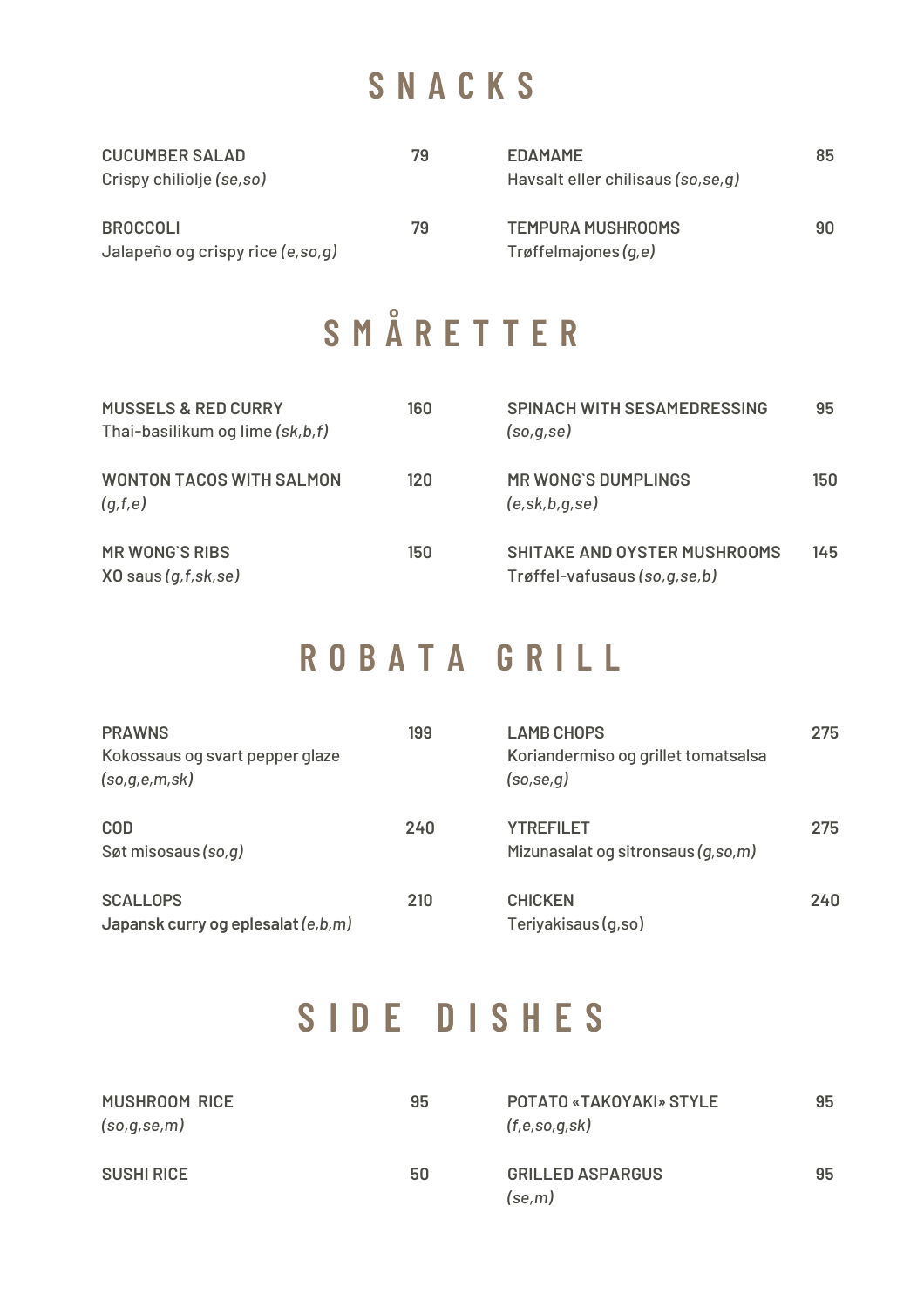### **N E W S T Y L E S A S H I M I**

| <b>SALMON</b><br>Ponzu-tamarindsaus, mangochips,<br>cashewnøtter (f,g,n,se,so) | 150 | <b>KINGFISH</b><br>Ponzu-trøffelsaus, trøffelpuré,<br>Japanske sopp, avruga (f, so) | 170 |
|--------------------------------------------------------------------------------|-----|-------------------------------------------------------------------------------------|-----|
| <b>TUNA</b><br>Gresskar-ponzusaus, geitost, yuzu-<br>eplepuré (f,m,so)         | 180 | <b>SCALLOPS</b><br>Kokos Leche de Tigre, pomelo,<br>søtpotetchips $(f, sk, b)$      | 199 |
| <b>WHALE TATAKI</b><br>Fersk ingefær, hvitløk og XO saus<br>(f, so, q)         | 170 |                                                                                     |     |

## **S P E C I A L R O L L S**

| <b>SALMON ASPARAGUS</b>               | 159 | <b>SNOW CRAB TEMPURA</b>             | 179 |
|---------------------------------------|-----|--------------------------------------|-----|
| Marinert laks, asparges, løk, crunch, |     | Snøkrabbe, tempura scampi, syltet    |     |
| soyapapir, wasabimajones (f,e,g,so)   |     | takuwan, wasabimajones, teriyaki     |     |
|                                       |     | (sk,g,se,so)                         |     |
| <b>TRUFFLE TUNA TARTARE</b>           | 169 |                                      |     |
| Østerssopp tempura, trøffelaioli,     |     | <b>TRUFFLE HALIBUT</b>               | 169 |
| (f,e,g,so,se)                         |     | Søtpotet, trøffelolje, tempuraflak,  |     |
|                                       |     | avokado, tobiko (f,g)                |     |
| <b>MUSHROOM TEMPURA</b>               | 139 |                                      |     |
| Østerssopp, most avokado, shiso       |     | <b>SCALLOPS TARTARE</b>              | 179 |
| salt $(g)$                            |     | Agurk, yuzumajones, vårløk (f,b,e)   |     |
| <b>SOFTSHELL / SALMON</b>             | 169 | <b>SOFTSHELL / KINGFISH</b>          | 179 |
| Tempura softshellkrabbe, laks,        |     | Softshellkrabbe, soyapapir,          |     |
| avokado, chilimajones, tobiko,        |     | kingfishtartar, jalapeñomajones,     |     |
| kimchi sesam (f, sk, e, g, se)        |     | agurk, avokado (f, sk, e, g, se, so) |     |
| <b>RAINBOW GARDEN</b>                 | 139 | <b>CEVICHE MAKI</b>                  | 179 |
| Most avokado, asparges, rødløk,       |     | Kingfish, laks, avokado, asparges,   |     |
| mango, agurk, makadamia, ponzu-       |     | rødløk, mango, agurk, søtpotet,      |     |
| trøffelsaus, mangopuré (n,so,g)       |     | yuzu, Aji Amarillo (f,se)            |     |
|                                       |     |                                      |     |
|                                       |     | <b>FRIED SALMON / SALMON TARTARE</b> | 175 |
|                                       |     | Asparges, chilimajones, kimchi       |     |
|                                       |     | sesam (f,e,g,se,so)                  |     |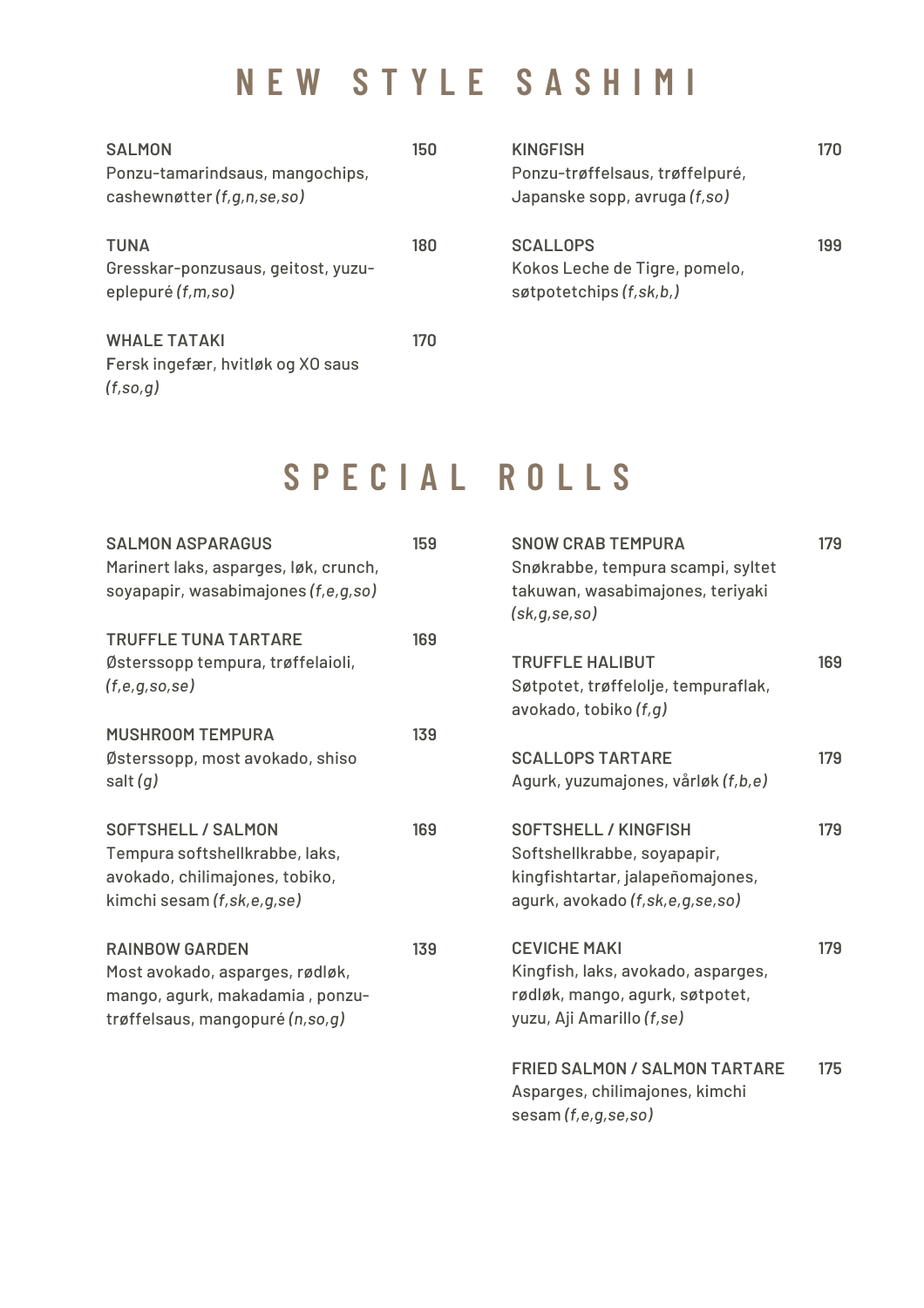## **C L A S S I C R O L L S**

| <b>SPICY SALMON TARTARE</b><br>Agurk, vårløk, chilimajones (f,e,se)                 | 150 | <b>SALMON AVOCADO</b><br>Most avokado, Japansk majones (f,e)                                                                          | 150 |
|-------------------------------------------------------------------------------------|-----|---------------------------------------------------------------------------------------------------------------------------------------|-----|
| <b>SPICY CRUNCHY TUNA</b><br>Agurk, vårløk, chilimajones,<br>tempuraflak (f,e,g,se) | 160 | <b>FRIED ROLL</b><br>Laks, scampi, avokado, agurk,<br>chilimajones (g,f,sk,e,se,n)                                                    | 175 |
| <b>TEMPURA SCAMPI</b><br>Avokado, chilimajones, sesam,<br>tobiko (sk,e,g,se)        | 148 | <b>FLAMED SALMON</b><br>Flambert laks, tempura scampi,<br>avokado, chilimajones, teriyaki,<br>tobiko, tempuracrunch (f, sk, e, g, se) | 179 |

#### **S U S H I B A R C L A S S I C S**

#### **SINGLE–FOR 1 PERSON SHARING FOR 2 OR 3 PERSONER**

| <b>MORIAWASE COMBO</b><br>8 flamberte laksemaki, 2 nigiri<br>tunfisk, 2 nigiri laks, 2 nigiri kveite, 3   | 385 | <b>MORIAWASE MIXED</b><br>48/72 biter nigiri, sashimi og maki<br>(g,f,sk,b,so,se)         | 785/1180 |
|-----------------------------------------------------------------------------------------------------------|-----|-------------------------------------------------------------------------------------------|----------|
| sashimi laks og 3 sashimi kingfish<br>(f, sk, e, q, se)                                                   |     | <b>TEMPURA MIXED</b>                                                                      | 780/1165 |
| <b>OMAKASE MAKI SET</b><br>Chef's Choice av 3 makiruller                                                  | 450 | 44/66 biter nigiri, sashimi, maki med<br>fritert fisk og skalldyr<br>(q,f,sk,b,m,so,se)   |          |
| (Mulighet for alle allergener)                                                                            |     | <b>OMAKASE MAKI MIXED</b>                                                                 | 880/1276 |
| <b>SASHIMI OMAKASE</b><br>Chef's Choice av 21 skiver sashimi<br>(f, sk, q, b)                             | 415 | Chef's Choice av 40/58 biter maki<br>(Mulighet for alle allergener)                       |          |
|                                                                                                           |     | <b>OMAKASE MIXED</b>                                                                      | 975/1465 |
| <b>SUSHI MORIAWASE</b><br>18 biter nigiri sushi: 8 laks, 4 tunfisk,<br>4 kveite og 2 kamskjell (f, sk, b) | 385 | Chef's Choice av 40/60 biter nigiri,<br>sashimi og maki (Mulighet for alle<br>allergener) |          |

#### **N I G I R I & S A S H I M I 2 B I T E R**

| LAKS(f)      | 49 | KVEITE(f)   | 63 |
|--------------|----|-------------|----|
| TUNFISK (f)  | 63 | KINGFISH(f) | 63 |
| KAMSKJELL(b) | 63 | SCAMPI(sk)  | 63 |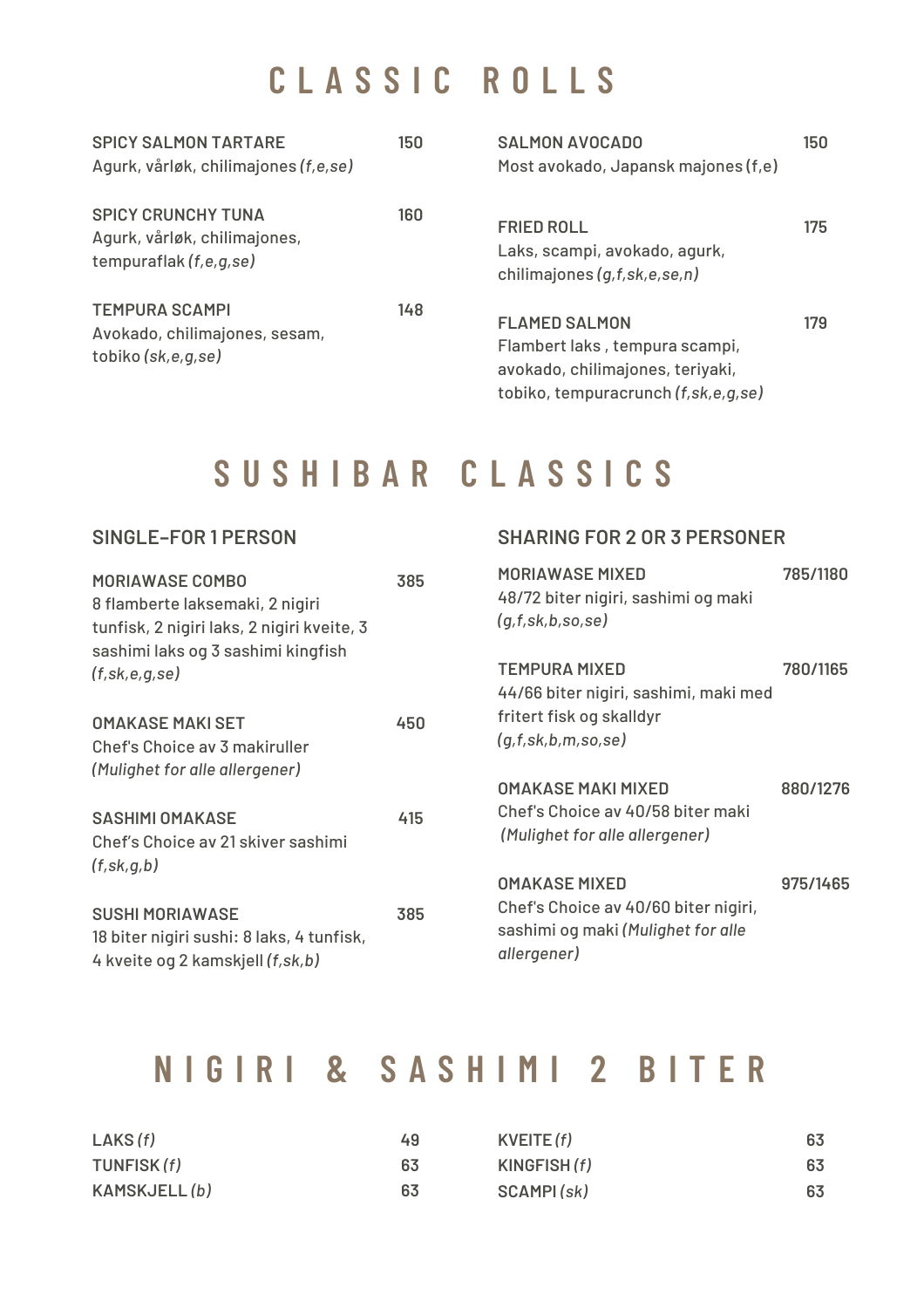

| <b>CUCUMBER SALAD</b><br>Crispy chiliolje (se,so)                                                                                   | 79  | <b>EDAMAME</b><br>Havsalt eller chilisaus (so, se, q)                  | 85  |
|-------------------------------------------------------------------------------------------------------------------------------------|-----|------------------------------------------------------------------------|-----|
| <b>BROCCOLI</b><br>Jalapeño og crispy rice (e, so, q)                                                                               | 79  | <b>TEMPURA MUSHROOMS</b><br>Trøffelmajones $(q,e)$                     | 90  |
| <b>SPINACH WITH SESAME DRESSING</b><br>(so,q,se)                                                                                    | 95  | <b>SHITAKE AND OYSTER MUSHROOMS</b><br>Trøffel-vafusaus (so, g, se, b) | 145 |
| <b>MUSHROOM RICE</b><br>(so,q,se,m)                                                                                                 | 95  | <b>SUSHI RICE</b>                                                      | 50  |
|                                                                                                                                     |     | <b>MUSHROOM TEMPURA MAKI</b>                                           | 139 |
| <b>RAINBOW GARDEN MAKI</b><br>Most avokado, asparges, rødløk,<br>mango, agurk, makadamia, ponzu-<br>trøffelsaus, mangopuré (n,so,g) | 139 | Østerssopp, most avokado, shiso<br>salt $(q)$                          |     |

#### **ALLERGENER I MENYEN**

M: Melk G: Gluten B: Bløtdyr SO: Soya E: Egg F: Fisk SK: Skalldyr SE: Sesam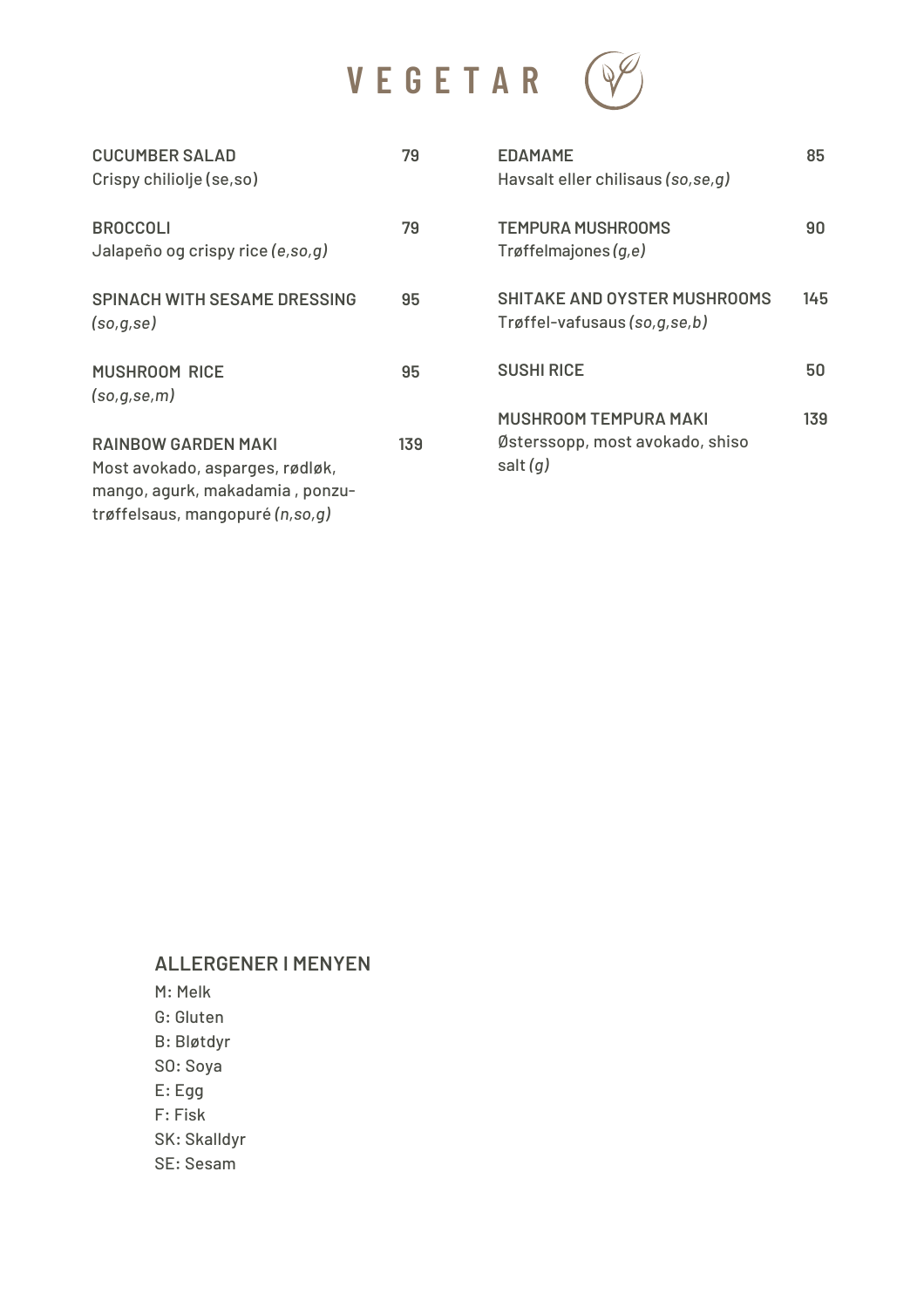#### **D E S S E R T**

| <b>CHAWANMUSHI</b>                                               | 125 |
|------------------------------------------------------------------|-----|
| Panna Cotta tilsmakt tonkabønner, jordbær og pasjonsfrukt (m, g) |     |
| <b>CHOCOLATE FONDANT</b>                                         | 125 |
| Misokaramell og vaniljeis (m,e,g,so)                             |     |
| ICE CREAM / SORBET (PRIS PER KULE)                               | 45  |
| Spør servitøren om dagens utvalg (e,m)                           |     |

#### **T E & K A F F E**

| Grønn te/Jasmin te | 60 |
|--------------------|----|
| Americano          | 49 |
| Espresso           | 49 |
| Cappuccino         | 55 |
| <b>Caffe Latte</b> | 55 |

#### **K A F F E D R I N K E R**

| <b>IRISH COFFEE</b>                             | 139 |
|-------------------------------------------------|-----|
| Jameson, brunt sukker, kaffe og fløte           |     |
| <b>ESPRESSO MARTINI</b>                         | 139 |
| Vodka, Kahlua, Espresso                         |     |
| <b>JAPANESE COFFEE</b>                          | 169 |
| Nikka from the Barrel, falernum, kaffe og fløte |     |

## **D E S S E R T V I N**

| Zantho Beerenauslene, Østerrike | 86 |
|---------------------------------|----|
| Mas Janeil Maury, Frankrike     | 95 |

#### **J A P A N S K L I K Ø R**

| Ninki-Ichi Umeshu  | 140 |
|--------------------|-----|
| Ninki-Ichi Yuzushu | 124 |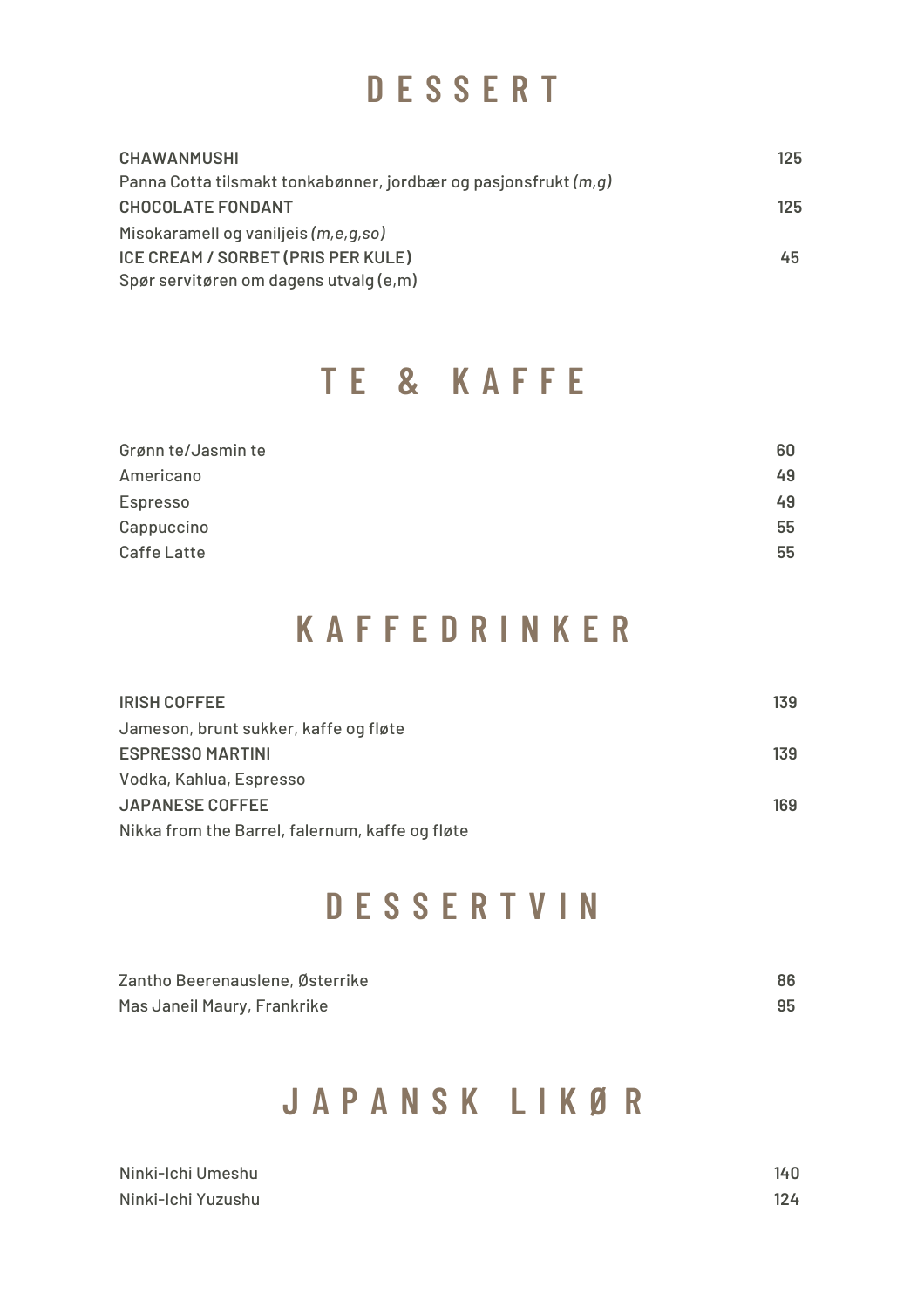**B A R The**

## **Ø L & C I D E R**

| <b>FATØL</b>                           | 0,33      | 0,4      |
|----------------------------------------|-----------|----------|
| E.C. Dahls, Dahls 4,5 %                | 72        | 82       |
| Brooklyn Stonewall Inn Ipa 4,6 %       | 95        | 114      |
| Ringnes Lite Tropic 4,30%              | 79        | 96       |
| Kirin Ichiban 5%                       | 102       | 159(0,5) |
| Kronenbourg 1664 Blanc 5,0 %           | 69 (0,25) | 139(0,5) |
| <b>FLASKEØL</b>                        |           |          |
| Ringnes Lite 4,30% (glutenfri) 0,331   |           | 96       |
| E.C. Dahls Raspberry Sour 4,6 %, 0,331 |           | 120      |
| Frydenlund Bayer 4,5%, 0,33l           |           | 96       |
| Nøgne Øl Asian Pale Ale 4,5%, 0,331    |           | 110      |
| Nøgne Øl Blonde 4,5%, 0,33l            |           | 110      |
| Asahi Super Dry, Asahi Breweries 5,0 % |           | 109      |
| <b>CIDER</b>                           |           |          |
| Somersby Pærecider 4,5%, 0,331         |           | 110      |
| Somersby Sparkling Cider 4,5%, 0,331   |           | 110      |
| Bulmers Original Cider 4,5 % 0,5       |           | 145      |

#### **A L K O H O L F R I T T**

#### **ØL**

| 58 |
|----|
| 58 |
| 68 |
| 68 |
|    |

#### **BRUS**

| Pepsi, Pepsi Max, Solo, 7-Up, 0,33     | 53 |
|----------------------------------------|----|
| Eplejuice fra Lier, Egge Gård 0,5      | 95 |
| Passionfruit Lemonaid 0,33             | 75 |
| Iced tea with ginger 0,33              | 75 |
| Seicha Matcha Yuzu & Ginger Drink 0,33 | 75 |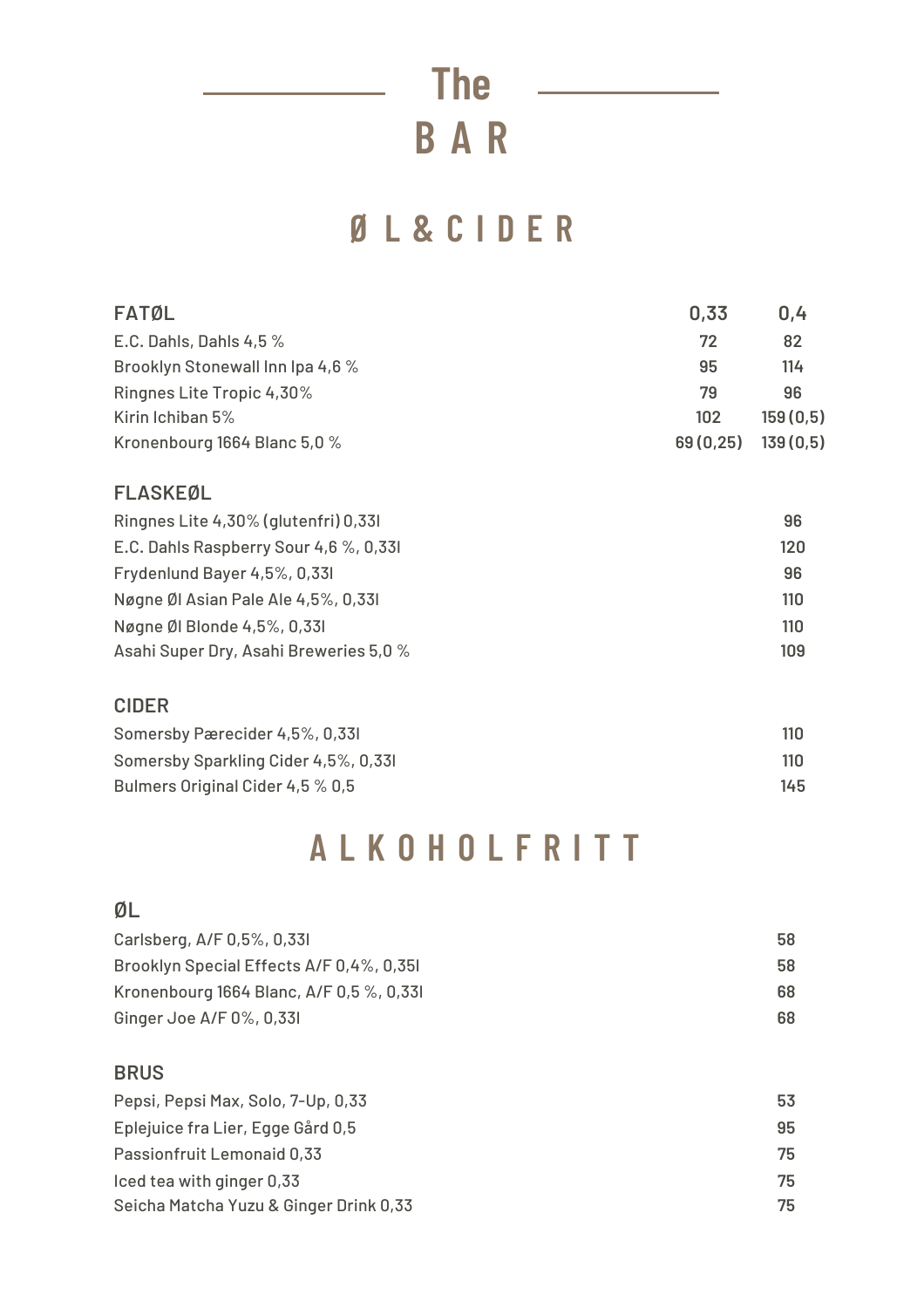# **V I N K A R T**

# **V I N E R P Å G L A S S**

| <b>MUSSERENDE</b>                      |     |
|----------------------------------------|-----|
| <b>Casa Canevel Prosecco</b>           | 115 |
| Langlois Cremant de Loire              | 180 |
| <b>HVIT</b>                            |     |
| Kein Name Rheinhessen Riesling Trocken | 107 |
| <b>Calles Jazz Riesling</b>            | 125 |
| Mas la Chevalière Chardonnay Bio       | 121 |
| Domaine Les Fumées Blanches            | 129 |
| Gentil Hugel, Alsace                   | 126 |
| Finca Montepedroso, Verdejo            | 145 |
| ROSÉ                                   |     |
| Miradou Rosé                           | 118 |
| <b>RØD</b>                             |     |
| Masi Campofiorin                       | 138 |
| La Rioja Alta Lat 42                   | 129 |
|                                        |     |

# **V I N E R P Å F L A S K E**

| <b>MUSSERENDE</b>                                    |      |
|------------------------------------------------------|------|
| Casa Canevel Prosecco, Italia                        | 559  |
| Langlois Cremant de Loire, Frankrike                 | 907  |
|                                                      |      |
| <b>CHAMPAGNE</b>                                     |      |
| Champagne André Clouet Silver Brut Nature, Frankrike | 1180 |
| Ayala Brut Majeur Rose, Frankrike                    | 1390 |
| Moet&Chandon, Frankrike                              | 1550 |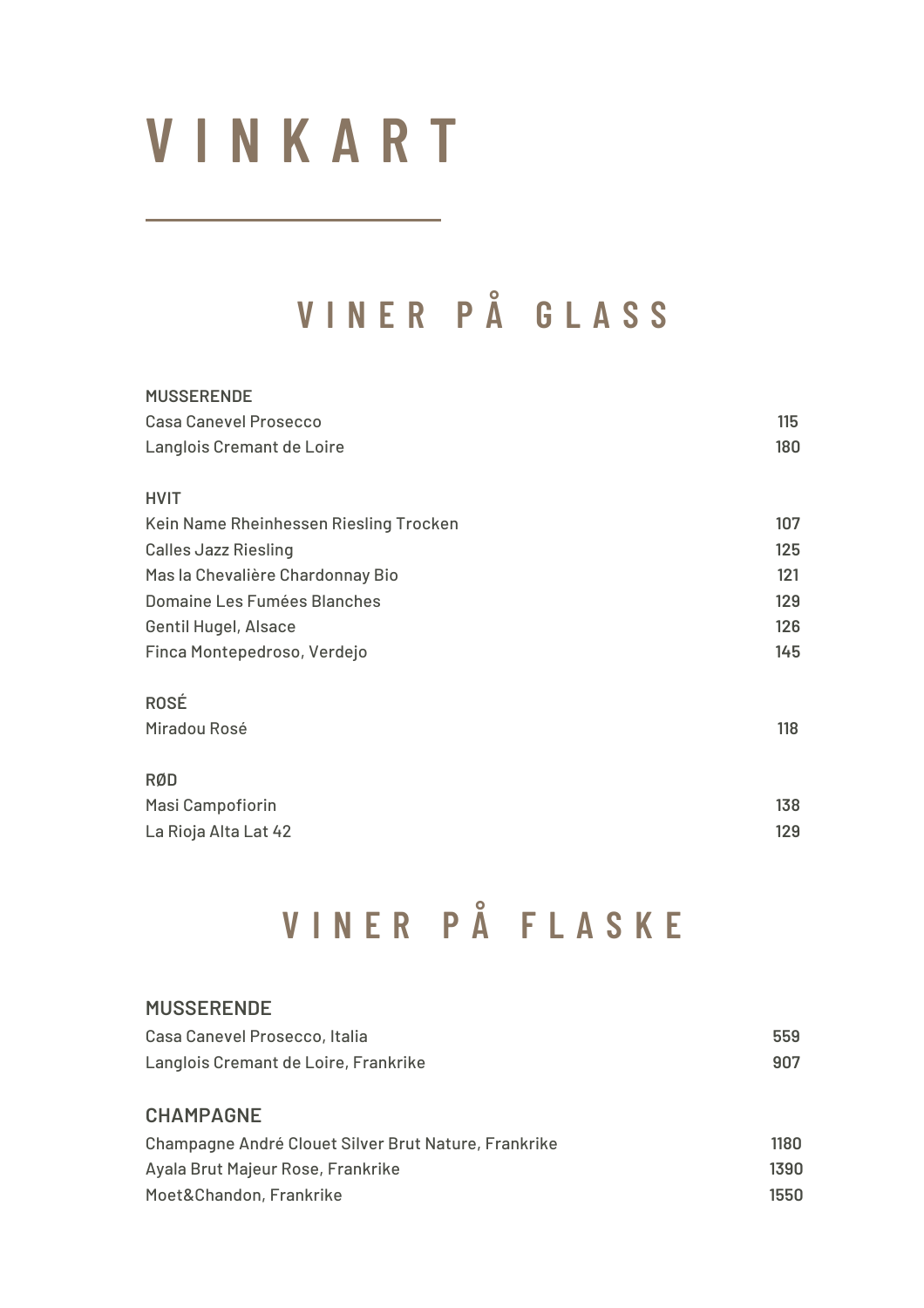# **V I N E R P Å F L A S K E**

#### **HVIT**

| <b>TYSKLAND</b>                                   |      |
|---------------------------------------------------|------|
| Kein Name Rheinhessen Riesling Trocken            | 533  |
| <b>Calles Jazz Riesling</b>                       | 624  |
| Von Winning Paradiesgarten Riesling               | 905  |
| Groebe Westhofener Kirchspiel GG Riesling Trocken | 1290 |
| Dautel Gipskeuper Weissburgunder                  | 825  |
| <b>FRANKRIKE</b>                                  |      |
| Mas la Chevalière Chardonnay Bio                  | 605  |
| Domaine Laroche Chablis Saint Martin              | 790  |
| <b>Olivier Leflaive Meursault</b>                 | 1870 |
| Domaine Les Fumées Blanches                       | 645  |
| Château de Rochemorin                             | 835  |
| Domaine de la Perrière Sancerre Blanc             | 890  |
| Gentil Hugel, Alsace                              | 628  |
| ØSTERRIKE                                         |      |
| Pichler-Krutzler Dürnstein Grüner Veltliner       | 810  |
| <b>SPANIA</b>                                     |      |
| Lagar de Cervera Albariño                         | 710  |
| Finca Montepedroso, Verdejo                       | 735  |
| Pasal de Esile Godello, Ribeira Sacra             | 890  |
| <b>NEW ZEALAND</b>                                |      |
| Kim Crawford Marlborough Sauvignon Blanc          | 718  |
| <b>SOUTH AFRICA</b>                               |      |
| Ken Forrester Chenin Blanc Old Vine Reserve       | 790  |
| <b>ROSÉ</b>                                       |      |
| Miradou Rosé, Frankrike                           | 590  |
|                                                   |      |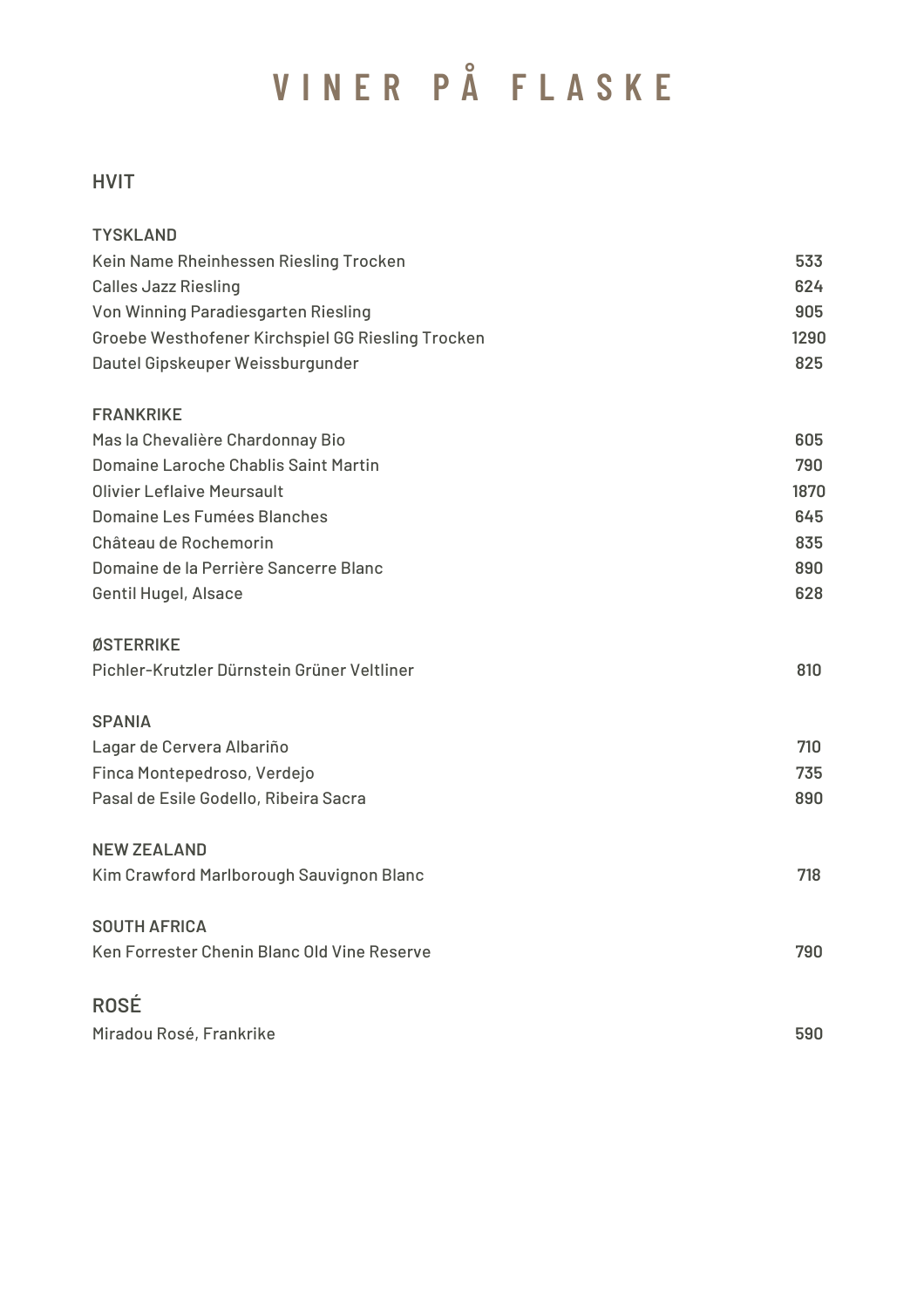# **V I N E R P Å F L A S K E**

#### **RØD**

| <b>ITALIA</b>                                      |     |
|----------------------------------------------------|-----|
| Villaggio del Colle Piemonte Barbera               | 563 |
| Masi Campofiorin                                   | 690 |
| <b>FRANKRIKE</b>                                   |     |
| Beaujolais Vendanges Gamay                         | 680 |
| Château de Rochemorin Rouge                        | 825 |
| Voillot Bourgogne Pinot Noir Vieilles Vignes       | 985 |
| <b>SPANIA</b>                                      |     |
| La Rioja Alta Lat 42                               | 645 |
| La Rioja Alta Viña Ardanza Reserva                 | 965 |
| Navaherreros Tinto, Garnacha                       | 970 |
| Mathilda Nieves Mencia, Ribeira Sacra              | 760 |
| <b>TYSKLAND</b>                                    |     |
| Von Winning Royale Pinot Noir                      | 985 |
| <b>USA</b>                                         |     |
| <b>Robert Mondavi Private Selection Pinot Noir</b> | 630 |
| <b>LIBANON</b>                                     |     |
| Domaine des Tourelles Rouge                        | 688 |
| <b>DESSERTVIN</b>                                  |     |
| Zantho Beerenauslene, Østerrike                    | 86  |
| Mas Janeil Maury, Frankrike                        | 95  |
|                                                    |     |

## **S A K E**

|                                       | 8cl |
|---------------------------------------|-----|
| Ninki-ichi Nigori Junami Ginjo, 16%   | 120 |
| Ninki-Ichi 11, Ninki Brewery, 11%     | 150 |
| Tomio Iwai Junmai Ginjo, 15%          | 145 |
| Mizuho Kuromatsu Kenbishi, 17,5%      | 180 |
| Ninki-Ichi Sparkling Junmai Ginjo, 7% | 140 |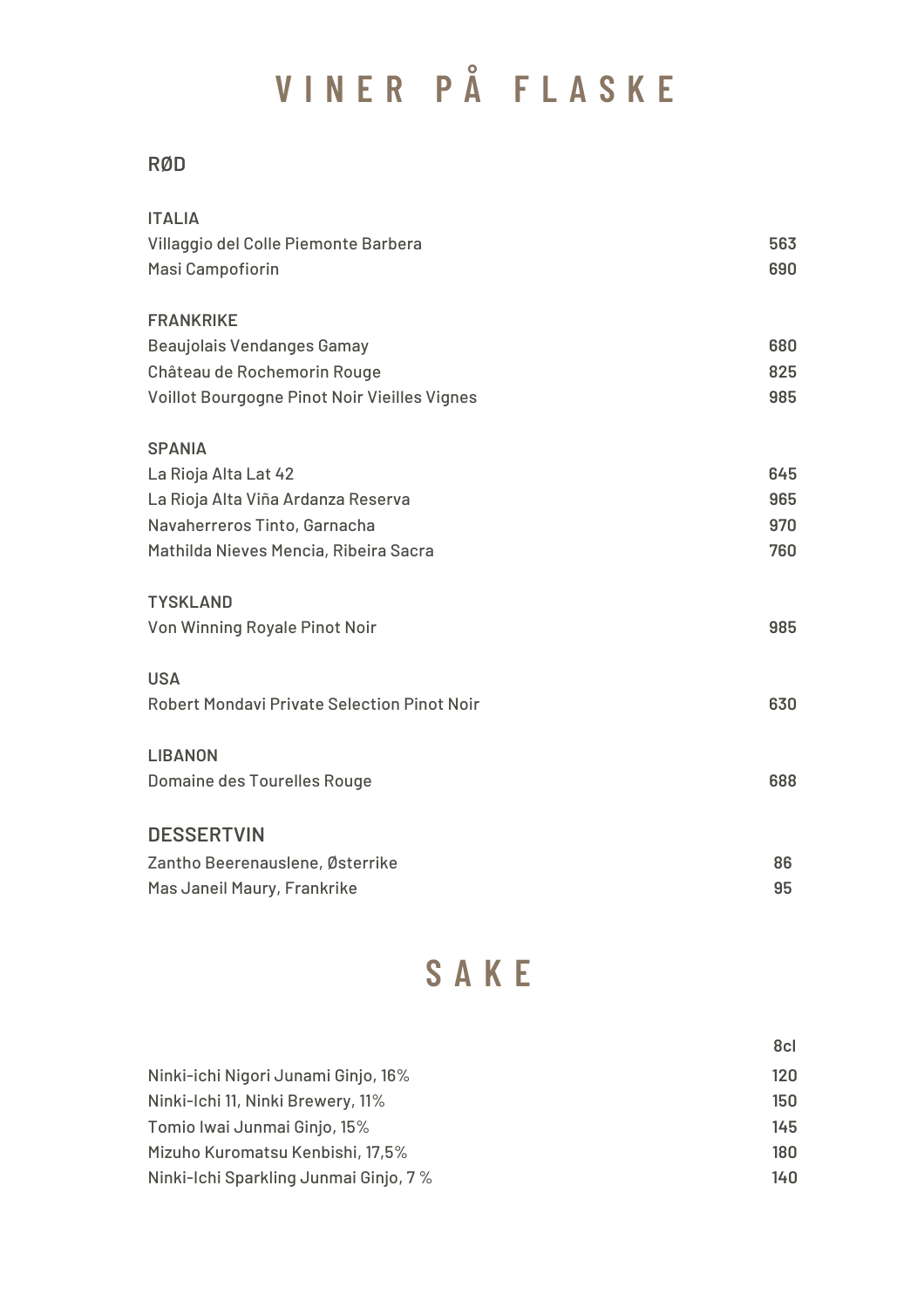#### **B R E N N E V I N**

| <b>AKEVITT</b>                    | 4 <sub>cl</sub> |
|-----------------------------------|-----------------|
| <b>Lysholm Linie Akevitt</b>      | 104             |
| <b>Gammel Opland</b>              | 110             |
| <b>BITTER</b>                     |                 |
| <b>Fernet Branca</b>              | 98              |
| Jägermeister                      | 104             |
| Jägermeister Manifest             | 128             |
| <b>COGNAC</b>                     |                 |
| Hennessy V.S                      | 132             |
| Hennessy V.S.O.P                  | 150             |
| Hennessy X.O                      | 230             |
| Braastad V.S.O.P                  | 112             |
| <b>Braastad X.O</b>               | 142             |
| GIN                               |                 |
| <b>Tanqueray London</b>           | 96              |
| Tanqueray No. 10                  | 134             |
| <b>Harahorn Gin</b>               | 126             |
| Kimerud                           | 114             |
| <b>LIKØR</b>                      |                 |
| <b>Baileys</b>                    | 68              |
| Kahlua                            | 74              |
| Xante                             | 108             |
| <b>Dom Benedictine</b>            | 114             |
| <b>Grand Marnier Cordon Rouge</b> | 118             |
| Cointreau                         | 104             |
| <b>ROM</b>                        |                 |
| Zacapa Centenario 23              | 150             |
| <b>Captain Morgan White</b>       | 84              |
| <b>Captain Morgan Spiced</b>      | 84              |
| <b>TEQUILA</b>                    |                 |
| Don Julio Blanco                  | 162             |
| Don Julio Reposado                | 178             |